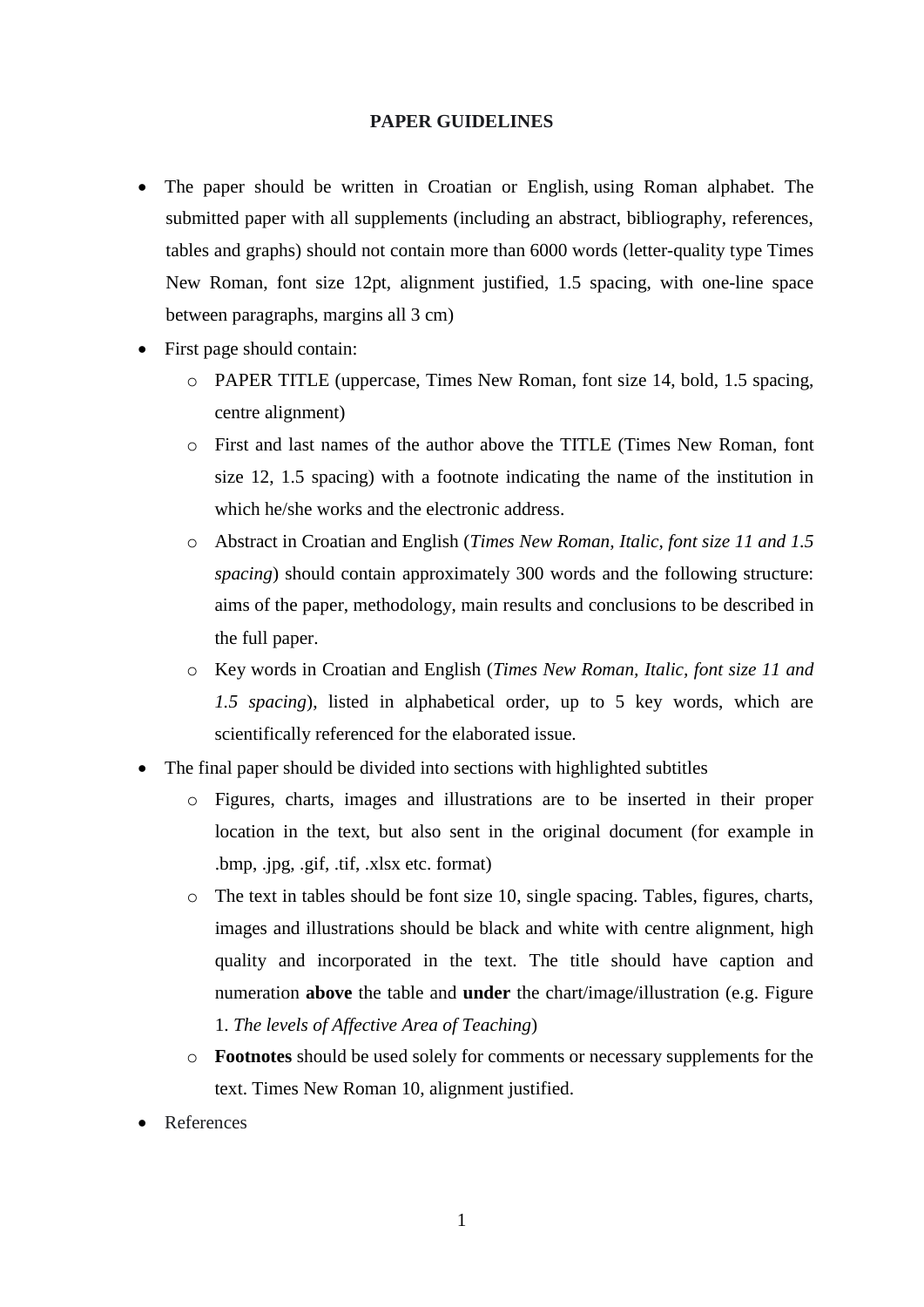• The abstract and keywords in Croatian are placed at the beginning of the paper, while the paper title, abstract and keywords in English are put on the end of the paper, after the references.

## **Citation instructions:**

- The quotation must be labelled with the supposed characters ("quote")
- After a quotation, the author's last name, publishing year and the page number should be placed in brackets (e.g. Rojko, 2002, 23).
- Indicating a paraphrase within a text is marked by omitting the page number, for example (Rojko, 2002).
- If there are two authors, both should be stated (Stoll and Fink, 2000); if there are three authors, for the first time all three should be stated, and later the first author and associates (Findak et. all, 1986). If there are more than three, always mention the first and associates. All authors are always listed in the References.
- When referring to multiple sources within the text, the sources are quoted chronologically in a way that the last published work comes first (Furlan, 1984; Markovac, 1973).
- When referring to an author whose work is not found in the original, but indirectly in other publication, the name of the author who first gave some results/thoughts should be stated and then the author in whose publication that information was found (Benoit, 2000, according to Brown and Geddes, 2006, 72). The reference list should contain the indirect publication, in these cases that means Browns and Geddes (2006).
- Shorter quotations (up to three rows) are integrated in the text while longer ones (four and more rows) should be separated from the rest of the text, left indent, font size 10.

## **Reference list:**

- Bibliography **should contain all the used sources** in alphabetical order by authors' last names and in chronological order for papers of the same authors.
- If the sources of the same author with the same publishing year are used, then they should be distinguished by abbreviations (a, b, c...) in brackets following the publishing year, e.g. (2015a), (2015b)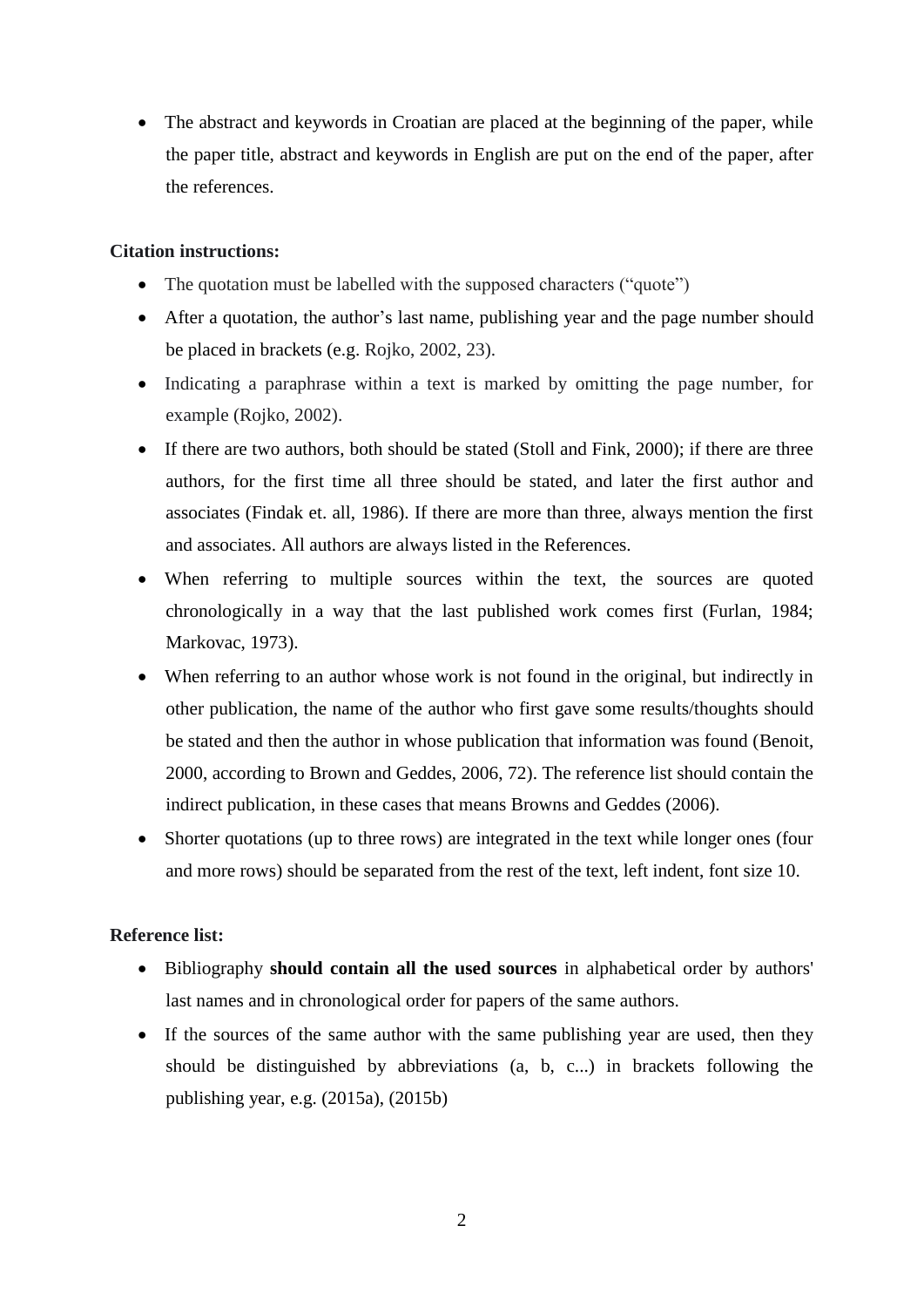## **A book**

#### Author's book

Last name, first name initials. (Year). *Book title.* Publication place: Publisher. Gudjons, H. (1994). *Pedagogija: temeljna znanja.* Zagreb: Educa.

#### **Book which was prepared or edited**

Last name, first name initials. (Prep.) (Year). *Book title*. Publication place: Publisher. Šicel, M. (Prep.) (2001). *Antologija hrvatske kratke priče.* Zagreb: Disput. Last name, first name initials. (Ed.) (Year). *Book title*. Publication place: Publisher. Lindzey, G. and Aronson, E. (Ed). (1985). *Handbook of social psychology. Special fields and applications*. New York: Random house.

## **Journal articles**

Last name, first name initials. (Year). Article title. *Journal name,* number and volume, pages of the article

Rojko, P. (2006). Glazbena nastava u općeobrazovnim školama u Europi. *Tonovi,* 48, 5-22.

#### **Articles in edited volumes and proceedings:**

Last name, first name initials. (Year). Article title in conference proceedings/edited book/monograph. In: edited (Ed.), *Conference proceedings/edited book/monograph title*  (pages of the article from-to)*.* Publication Place: Publisher.

Sekulić-Majurec, A. (2007). Uloga sudionika odgojno-obrazovnog procesa u stvaranju, provedbi i vrednovanju kurikuluma. In: V. Previšić (Ed.), *Kurikulum – teorije, metodologija, sadržaj, struktura* (pp. 351-383). Zagreb: Školska knjiga.

Bašić, S. (2011). (Nova) slika djeteta u pedagogiji djetinjstva. In: D. Maleš (Ed.), *Nove paradigme ranoga odgoja* (pp. 19-37). Zagreb: Filozofski fakultet Sveučilišta u Zagrebu.

#### **PhD, master and graduate papers**

Last name, first name initials. (Year). *Title*. Unpublished PhD/master/graduate paper. Publication Place: Publisher.

Szabo, S. (1971). *Neki metodološki problemi Stevensove psihofizike*. Neobjavljeni magistarski rad. Zagreb: Odsjek za psihologiju Filozofskog fakulteta u Zagrebu.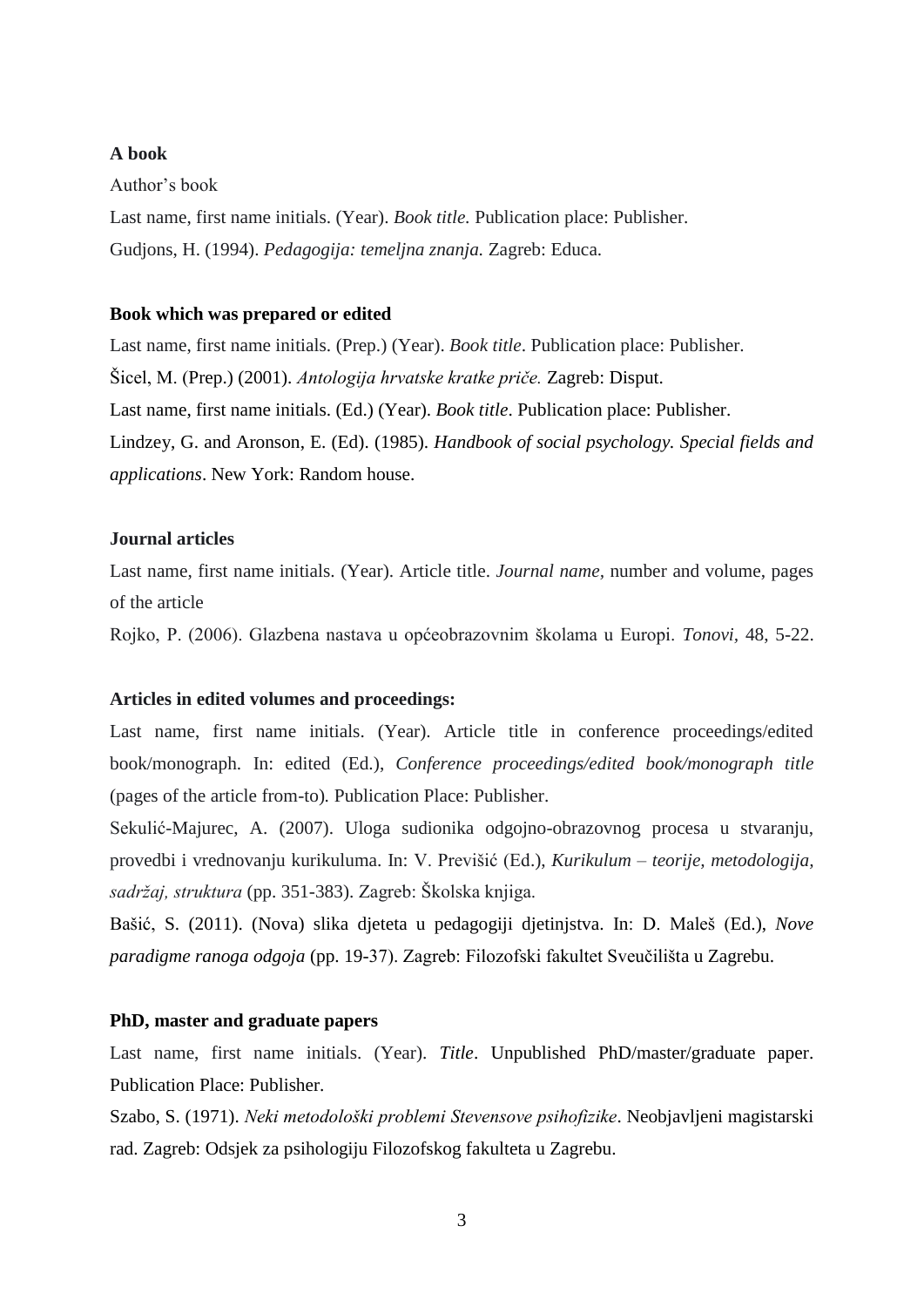For online available papers after basic references (title, author's name etc.), the source should be stated (http://) as well as the access date.

Sinković, G. i Bevanda, V. (2007). Standardi za informacijsko-komunikacijsku tehnologiju. *Informatologia* , 40(4). URL**:** [http://hrcak.srce.hr/search/?q=standardi+za+informacijsko](http://hrcak.srce.hr/search/?q=standardi%2Bza%2Binformacijsko) (accessed:  $16<sup>th</sup> March 2007$ )

Dynamic action plan (2005). UR[L: http://www.minerv](file:///C:/Downloads/:%20http:/www.miner)[aeurope.org/publications/dap/dap.pdf](http://www.minervaeurope.org/publications/dap/dap.pdf)  $(\text{accessed: } 20^{\text{th}} \text{November } 2005)$ 

Holland, M. (1996). *Harvard System.* Poole: Bournemouth University. URL[:](http://www.bournemouth.ac.uk/service-depts/lis/LIS_Pub/harvardsyst.html) [http://www.bournemouth.ac.uk/service-depts/lis/LIS\\_Pub/harvardsyst.html](http://www.bournemouth.ac.uk/service-depts/lis/LIS_Pub/harvardsyst.html) (accessed: 6<sup>th</sup>) December 2006)

## **Documents, reports and other institutional publications**

Institutional or edited author. (Year). *Document or report title.* Publication place: Publisher. Ministry of Science and Education of the Republic of Croatia (2019). *The Regulations on Methods, Procedures and Elements of Student Evaluation in Primary and Secondary Schools*. Zagreb: Ministry of Science and Education of the Republic of Croatia.

## **Legislation, regulations, bylaws, case – law and arbitration procedures**

Law publication title (publishing year) *Law title: subtitle*. Publication place: Publisher, volume number/year (number), pages from – to.

Narodne novine (1992) *Zakon o visokim učilištima.* Zagreb: Narodne novine d.d., 49 (1), pp 2142-2159.

Institution name, subject number, date and source. Ustavni sud Republike Hrvatske, br. Už-2438/57 from 18th May 1957 Ustavni sud Republike Hrvatske, U-III-2490/2008 from 9<sup>th</sup> October 2008, Narodne novine, No 127/08

## **Other online sources**

*Web page title,* web page address [\(www.web](http://www.web/) address) and the access date.

## Paper submission and inquiries email: [konferencija.osi@aukos.hr](mailto:konferencija.osi@aukos.hr)